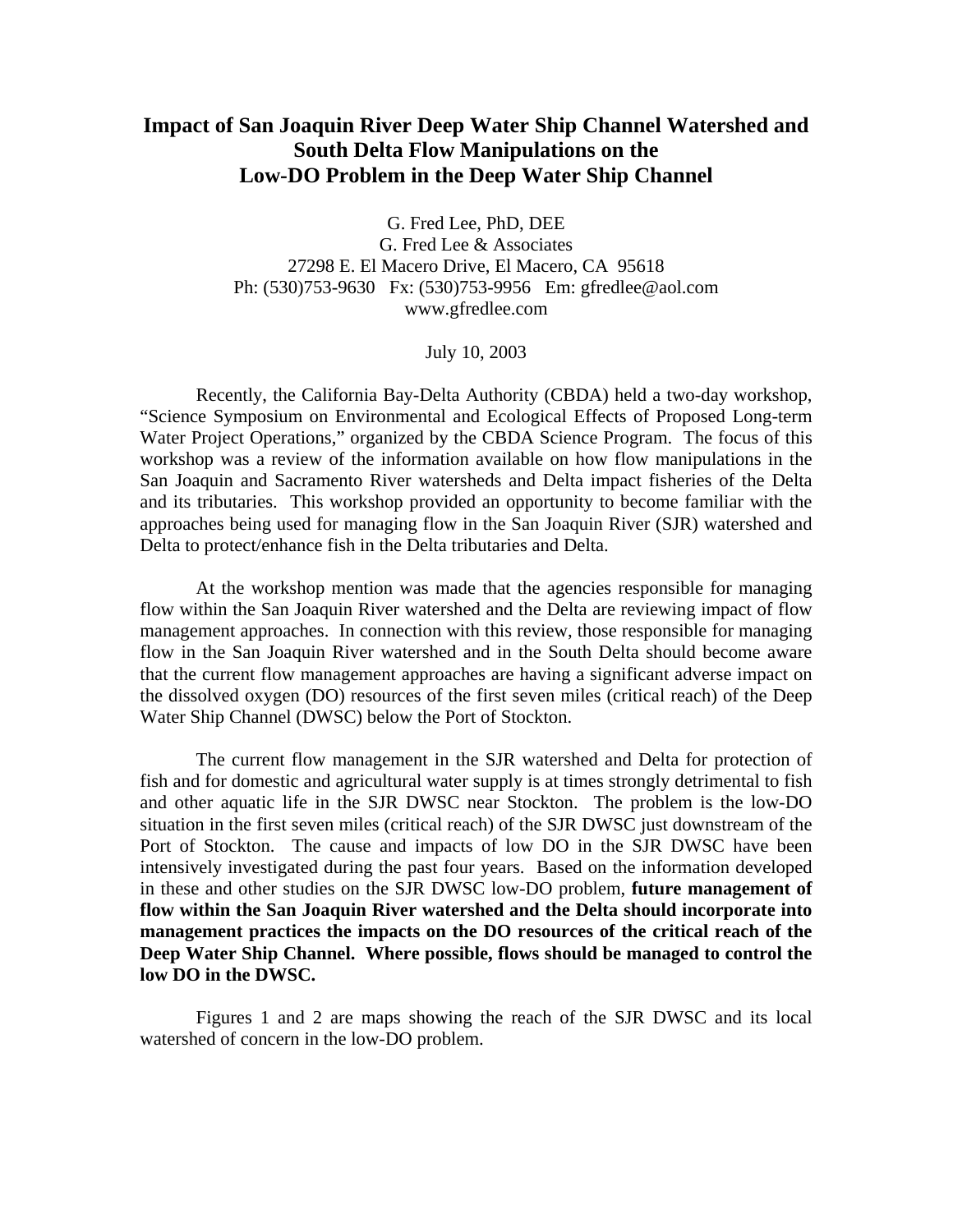

## **Figure 1. Map of the Area of Concern in this Review**  From Gowdy and Grober (2003)

# **Background to the Impact of SJR DWSC Flow on Low DO in the DWSC**

Beginning in the summer of 1999, with CALFED support, approximately \$4 million of studies have been conducted on the low-DO problem that occurs in the Deep Water Ship Channel near Stockton. Based on the first year's (1999) study results, Dr. Anne Jones-Lee and I developed an "Issues" report (Lee and Jones-Lee, 2000), which discusses the issues as understood then that influence low DO in the Deep Water Ship Channel.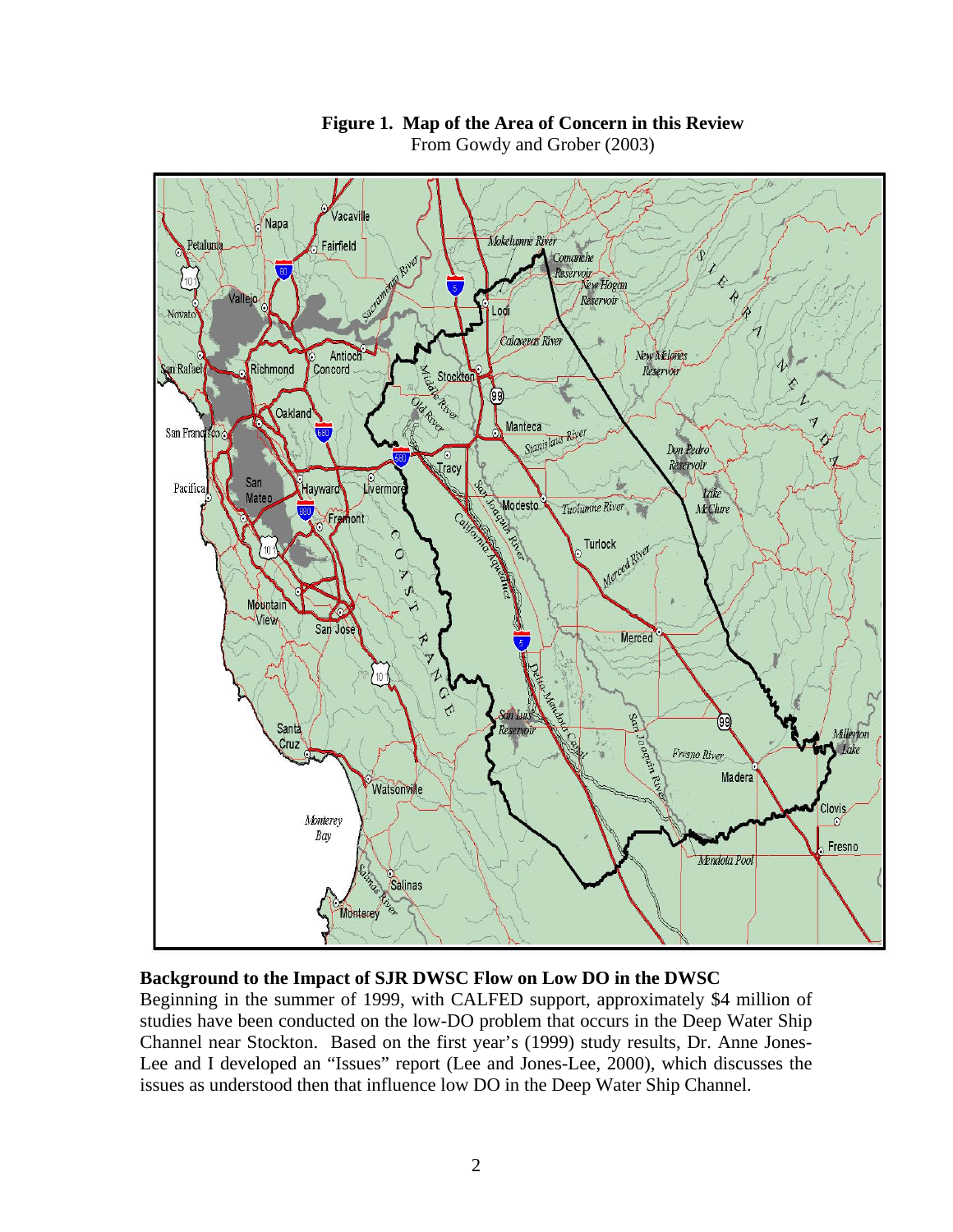

**Figure 2. Map of the Delta Showing the Critical Reach of the DWSC**  From Gowdy and Grober (2003)

This report was reviewed by the SJR DO TMDL stakeholders and others interested. One of the issues that influence the occurrence of DO concentrations below the water quality standard (objective) (WQO) was identified as low SJR flow through the DWSC. One of the issues that was tentatively identified as a cause of low SJR flow through the DWSC was San Joaquin River diversions upstream of the Deep Water Ship Channel, which reduced the net advective flow of the San Joaquin River through the DWSC. Based on the 1995 - 1999 USGS data it was found that when SJR DWSC flows were above about 2000 cfs there were no DO WQO violations. Also in 1999 when the SJR DWSC flow was below about 500 cfs there were severe low-DO problems in the DWSC.

 Subsequently, we served as coordinating PIs for a \$2-million CALFED grant devoted to further investigating the factors influencing low DO in the Deep Water Ship Channel. In March 2003, in accordance with our CALFED contract, we developed a 280-page Synthesis Report (Lee and Jones-Lee, 2003), which covered the four-year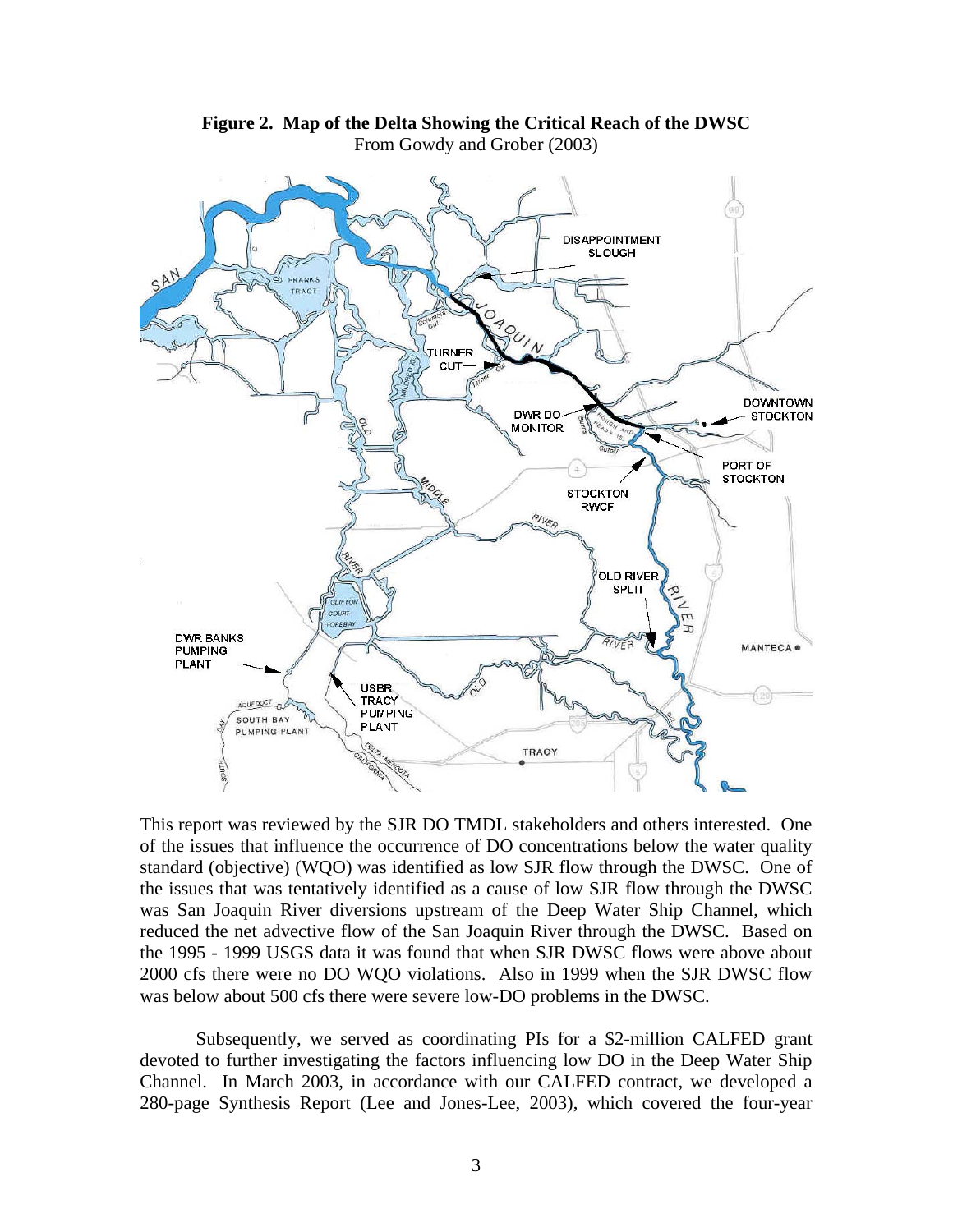period August 1999 through February 2003. The May 2002 draft of this report was peerreviewed by an external peer review panel, and the February 2003 final draft of this report was internally reviewed by the stakeholders to the SJR DWSC low-DO problem. The results of the previous four years of study clearly demonstrated that flow manipulations in the SJR DWSC watershed can be significantly adverse to the DO resources in the Deep Water Ship Channel. A summary of the findings are presented below. Further information, including the backup data for this summary, is available in the Synthesis Report or in other reports referenced in the Synthesis Report.

 The impact of SJR flow through the DWSC on dissolved oxygen concentrations in the DWSC relates to the fact that the travel time (hydraulic residence time) of water in the first seven miles (critical reach) of the DWSC between the Port of Stockton and Turner Cut depends on SJR net flow through the DWSC. As discussed by Lee and Jones-Lee (2003), the hydraulic residence time in the critical reach of the DWSC can change from a couple of days at 2000 cfs or greater SJR flow through the DWSC, to 30 days when the flows are on the order of 100 cfs. During these extended periods of time, algae that develop in the upstream DWSC watershed, as well as ammonia in the city of Stockton's wastewater discharges, cause an oxygen demand load that is exerted in the first seven miles of the DWSC.

 Ordinarily, in the riverine situation, the location of maximum DO depletion (oxygen sag) shifts downstream under elevated flow. However, the DWSC location of maximum DO depletion never occurs below Columbia Cut, and rarely occurs below Turner Cut. This is because the State and Federal projects' export of water from the South Delta causes a strong Sacramento River cross SJR DWSC flow. This cross-flow of Sacramento River water, which has a low oxygen demand, limits the downstream extent of DO depletion. During high flow of the SJR through the DWSC, most of the oxygen demand that enters the DWSC from upstream sources is not oxidized in the channel. It is transported rapidly through the channel and enters Turner Cut and Columbia Cut. At least for Columbia Cut, there is appreciable dilution of the unexerted oxygen demand by the low-oxygen-demand Sacramento River water. It is not clear at this time whether low DO occurs in the Central Delta during periods of elevated SJR DWSC flow, when a large part of the oxygen demand added to the DWSC is not exerted in the critical reach of the DWSC.

Because of the importance of flow in contributing to the low-DO problem in the DWSC, the stakeholders for this problem look on those who manipulate the flows in the SJR watershed that increase the hydraulic residence time of oxygen demand added to the SJR DWSC as being responsible parties, in part, for the DO problem. One of the ways to help solve the low-DO problem is through aeration. Stakeholders are discussing the possibility of having those who manipulate the flows in such a way as to contribute to the low-DO problem help pay for aeration of the DWSC and the control of oxygen demand loads to the DWSC.

It is somewhat ironic that part of the flow manipulations that are occurring for the purpose of benefiting fisheries in parts of the Delta and its tributaries under the current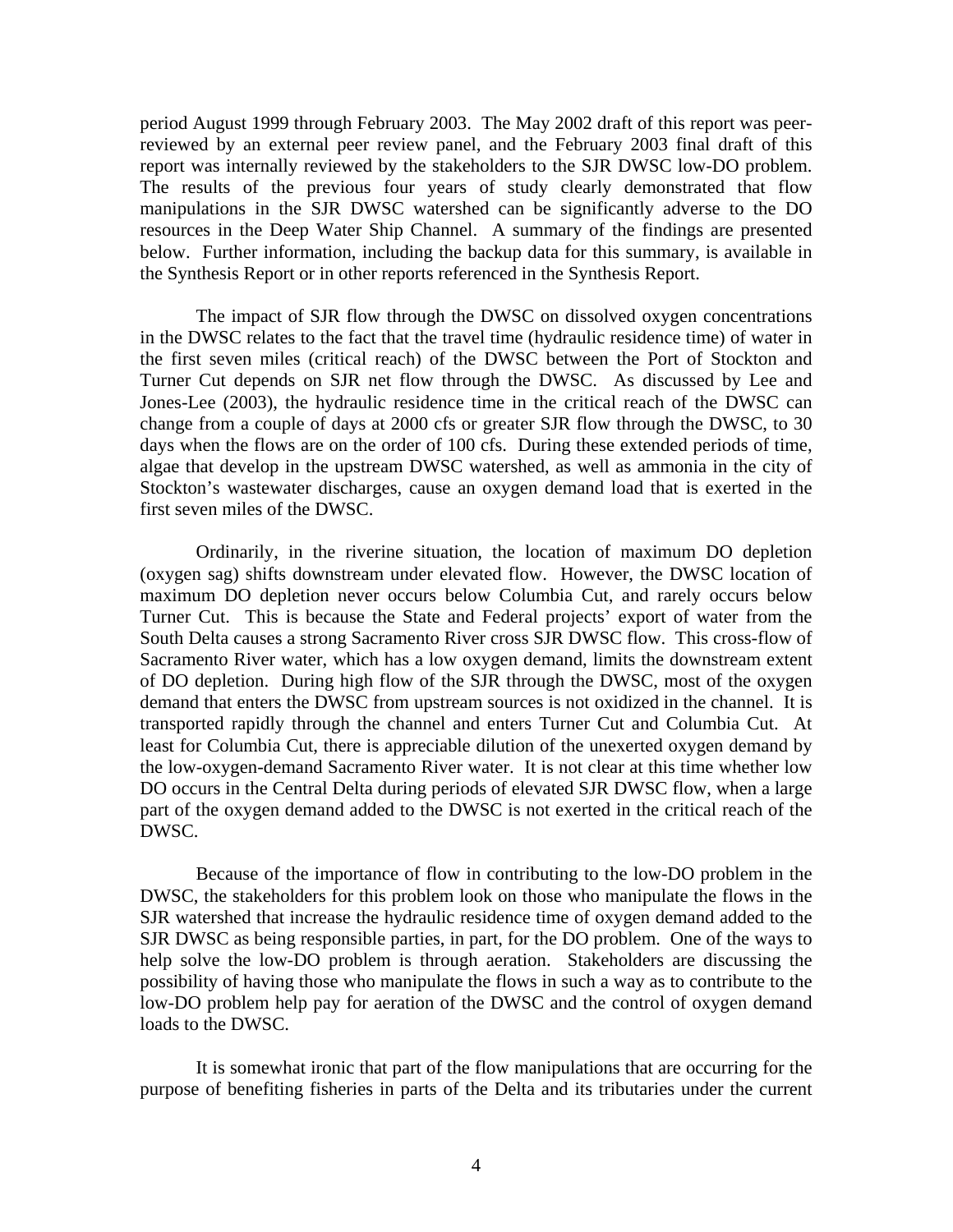flow management operations are strongly contrary to fisheries, including the homing of the fall-run Chinook salmon and the egress of smolt through the DWSC.

#### **Manipulations of Flow in the SJR DWSC Watershed**

 The USGS and DWR data collected since 1995 when SJR DWSC flows first began to be monitored by the USGS, and the CALFED and other supported studies of the past four years show that flow manipulations in the SJR DWSC watershed which cause the net advective flow of the SJR through the DWSC to be less than about 1500 cfs are contrary to maintaining DO in the DWSC above the water quality objective. SJR DWSC flows less than a few hundred cfs cause severe DO depletion in the DWSC, which can lead to DO concentrations as low as 0 mg/L as measured at Rough and Ready Island, which results in fish kills.

*Old River SJR Flow Diversions.*A review of the SJR Vernalis flows (see the Synthesis Report, Lee and Jones-Lee, 2003) shows that during the past four years, it was rare that the flow of the SJR at Vernalis was less than 2000 cfs. However, on a number of occasions in 1999, 2001, 2002 and thus far in 2003, the SJR DWSC flows were less than 100 cfs. This arose because of the diversion of essentially all of the SJR at Vernalis flow down Old River as part of the export pumping by the State and Federal projects. As an example of this situation, while prior to the winter 2003 in some winters there would be a few days of low SJR DWSC flow because of upstream flow manipulations, in February 2003 when the SJR flow at Vernalis was about 2000 cfs, the SJR DWSC flow was on the order of 50 to 100 cfs. For several weeks, during this time, the DO measured at the DWR Rough and Ready Island monitoring station, was at 0 mg/L in early morning, and would, on some days, increase to 0.25 to 0.5 mg/L later in the day. There were fish kills in the DWSC at that time. This situation was directly attributable to upstream of the DWSC flow manipulations.

*Rapid Decreases in SJR DWSC Flow.*In addition to low SJR DWSC flow leading to low DO in the DWSC, rapid decreases in the SJR DWSC flow, such as occur at the end of VAMP, lead to severe DO depletion in the DWSC. Over the past four years there have been several instances where there has been a rapid decrease in the SJR DWSC flow that was associated with very low DO concentrations in the DWSC. This situation occurred in 2002 at the end of the VAMP. It has also just occurred in 2003. It is found that the VAMP flows in 2003 of the SJR through the DWSC range from about 1500 to about 2700 cfs. On May 18, the VAMP flow was 1512 cfs. On May 19, it was 878 cfs. By May 24 the SJR DWSC flow was about 500 cfs. This decrease in flow of the SJR through the DWSC led to DO concentrations less than the 5 mg/L WQO at the DWR Rough and Ready Island monitoring station.

 The DO depletion below the WQO associated with the termination of the VAMP flows arises from the fact that, during the summer and fall, under elevated flow of 1000 cfs or so, the DWSC has large amounts of oxygen demand transported into it primarily in the form of upstream-derived algae. With the rapid decrease in flow, such as the shut-off of the VAMP flows, or with removal of the South Delta barriers in the fall, the algae that are in the DWSC exert their oxygen demand, leading to severe DO depletion. Basically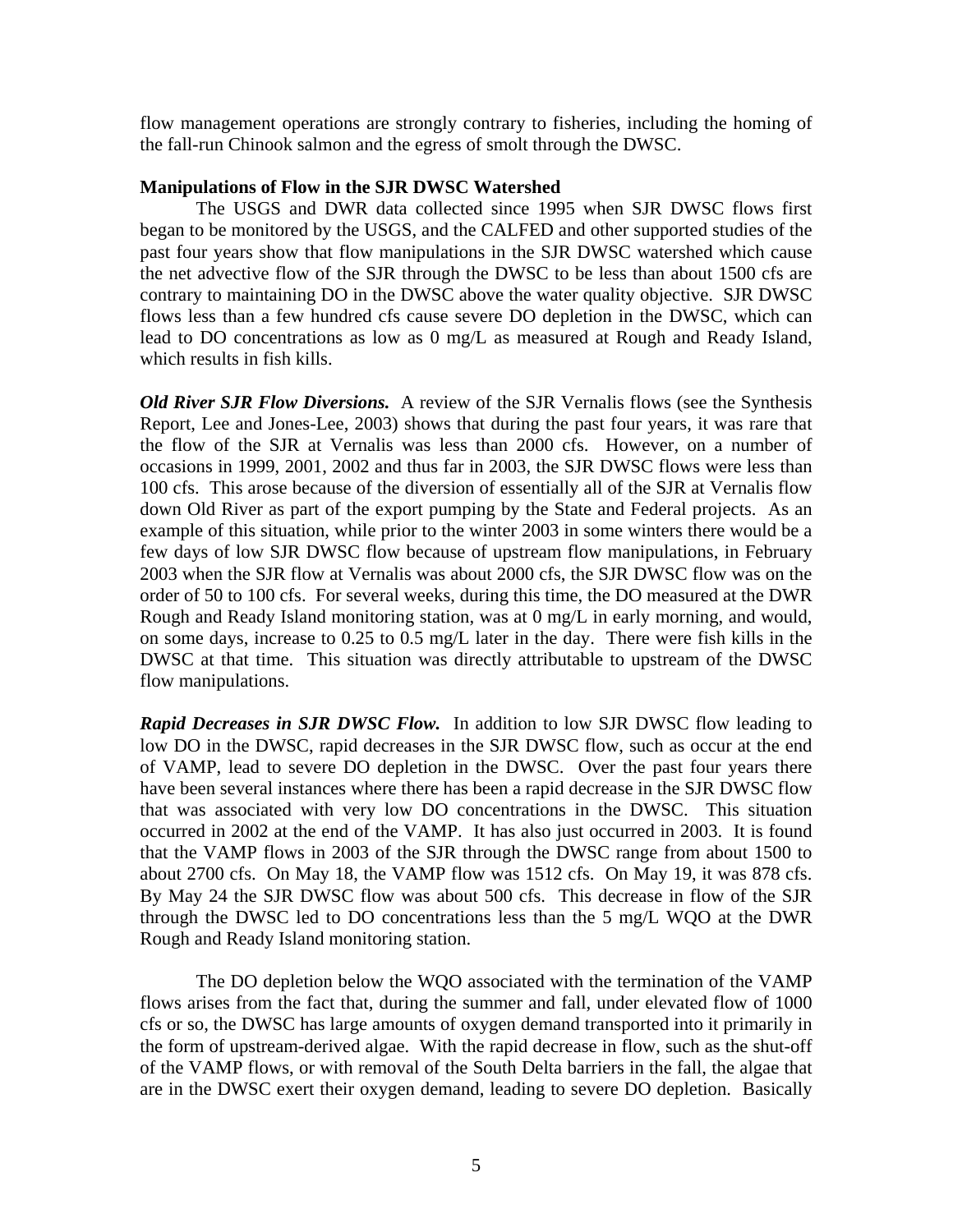this is a situation where the DWSC is loaded with an elevated oxygen demand load that, under higher flow conditions, is mixed with cross-flow of Sacramento River water and does not cause WQO violations in the SJR DWSC. However, with the termination of VAMP flows, the oxygen demand load is fully exerted in the DWSC due to long residence time of the water in the critical reach of the DWSC.

 The VAMP flow water from upstream reservoirs during April and May to help anadromous fish return to the sea leads to adverse impacts on anadromous and other fish through creating low-DO problems in the DWSC. If the VAMP flows were used to help maintain the SJR DWSC flows in June through November the low-DO problems in the DWSC could be reduced.

#### **OCAP BA CVP-OCAP**

The US Bureau of Reclamation OCAP BA CVP-OCAP (USBR, 2003) is an update on the "biological assessment" associated with the long-term operations of the Central Valley Project (CVP) by the Bureau of Reclamation and the State Water Project by the California Department of Water Resources. The purpose of the biological assessment is stated to be an evaluation of the potential effects of proposed actions on the listed and proposed species and designated and proposed critical habitat, and to determine whether any such species or habitats are likely to be adversely affected by the proposed actions.

 Chapter 5, devoted to "Factors in the Influence of Abundance and Distribution of Winter-Run, Spring-Run and Fall/Late Fall-Run Chinook Salmon," contains a discussion on pages 5-34 and 5-35 of some of the factors that can impact the migration of Chinook salmon. There is need to expand the discussion in this section to include the impact of the low-DO problem in the SJR DWSC on these fisheries. The studies of the past four years on the San Joaquin River Deep Water Ship Channel characteristics have shown that, at times during the late spring, summer and fall, including in some winters (such as in February 2003), the DO concentrations in the Deep Water Ship Channel can be strongly detrimental to juvenile Chinook salmon migration from upstream waters through the Delta to the ocean. Page 5-52 has a section devoted to "Contaminants," yet there is no mention of the low-DO problem that exists in the Deep Water Ship Channel and the South Delta, which can at times be lethal to fish. This is a significant omission that should be corrected in the final report. These issues need to be incorporated into the operations of water management.

#### **CVRWQCB DO TMDL**

 The low DO in the DWSC caused the Central Valley Regional Water Quality Control Board to list the first seven miles of the SJR DWSC as Clean Water Act 303(d) "impaired" due to DO concentrations below the CVRWQCB Basin Plan water quality objective (WQO). During September 1 through November 30, the WQO for the critical reach of the DWSC was established by the State Water Resources Control Board to be 6 mg/L. The rest of the year the WQO is 5 mg/L. The 6 mg/L concentration was established to protect the spawning homing migration of fall-run Chinook salmon. It is based, in part, on the work of Hallock, *et al.* (1970). The 5 mg/L WQO is established by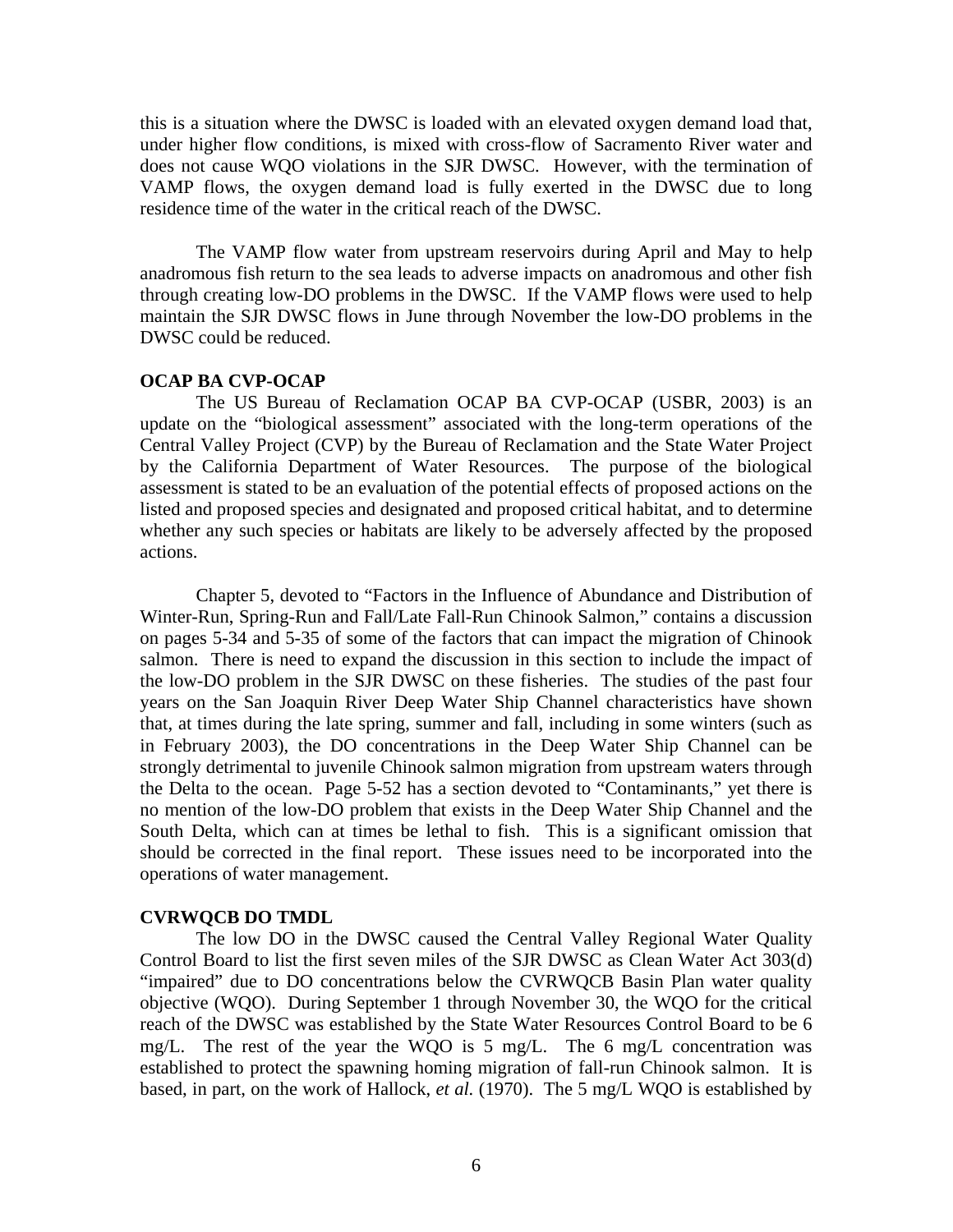the CVRWQCB (1998) Basin Plan. In some years, the DO during the late summer and fall in the SJR DWSC is frequently below the 6 mg/L WQO. This situation could be inhibitory to fall-run spawning homing migration of Chinook salmon. Since the low-DO situation has been found to be due in part to low SJR flow through the DWSC, there is need to manage flows of the SJR through the DWSC to minimize the low-DO problem to protect the fall-run Chinook salmon homing migration.

The CVRWQCB listing of the critical reach of the DWSC as DO impaired requires that a total maximum daily load (TMDL) be developed to eliminate DO concentrations below the WQO from occurring by any amount at any location in the listed reach of the DWSC more than once every three years. On July 1, 2003, the CVRWQCB staff (Gowdy and Grober, 2003) released "Total Maximum Daily Load for Dissolved Oxygen in the San Joaquin River." This report was submitted to the US EPA Region 9 to meet Clean Water Act TMDL requirements. Flow-related excerpts from this report are appended to these comments.

The CVRWQCB has determined that SJR DWSC watershed and Delta flow management practices are responsible in part for the low-DO problem in the DWSC. It has assigned one-third of the responsibility for the low-DO problem to low SJR DWSC flow conditions. As additional information is obtained in Phase I of the TMDL it may be possible to modify the allocation of responsibility for the SJR DWSC low DO. The further studies, however, will not change the fact that upstream of the SJR DWSC and South Delta flow manipulations are responsible in part for a large part of the low-DO problem. Further, increased SJR DWSC flow through the DWSC to above about 1500 cfs will essentially eliminate the low-DO problem in the DWSC.

The CVRWQCB TMDL report states,

"*Because reduced flow does not discharge any substances, no wasteload or load allocations are assigned to responsible entities. Instead, the SWRCB can use its water rights authority and, in some cases, the CVRWQCB or SWRCB can use its CWA Section 401 water quality certification authority to require mitigation based on this TMDL. Numerous entities are responsible for upstream diversions and consumptive use that reduce flow in the DWSC.*"

*"CVRWQCB staff intends to propose for adoption by June 2004, the TMDL and program of implementation. The TMDL, however, will likely rely upon the SWRCB to take appropriate action to address the impacts of reduced flow in the DWSC that are integral to successful implementation."* 

*"In addition to providing this TMDL, the CVRWQCB anticipates consulting with the SWRCB Division of Water Rights during the preparation of water right permits and decisions that have the potential to affect the DO impairment in the DWSC."*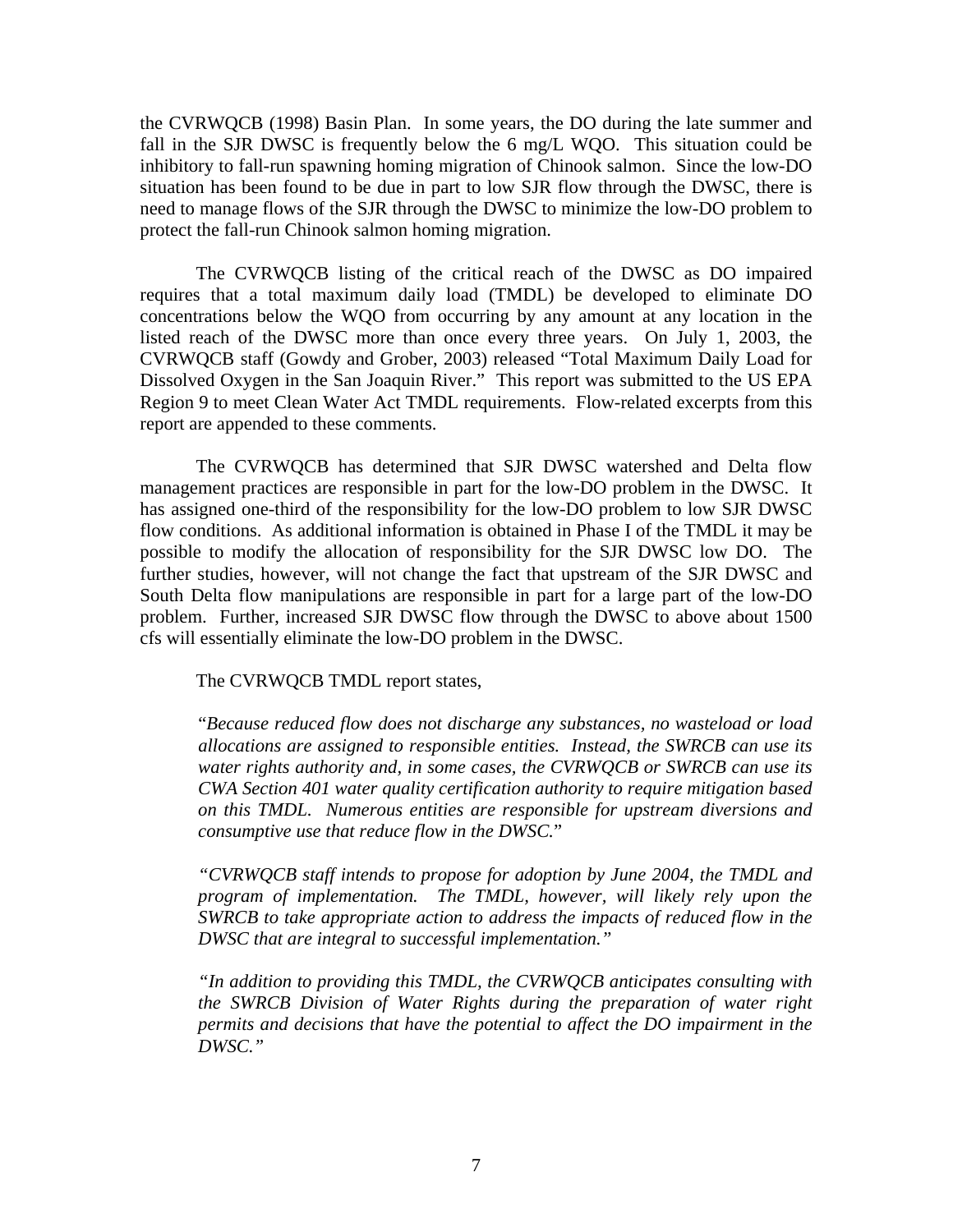*"In addition to SWRCB water rights authority, the SWRCB or CVRWQCB has CWA Section 401 water quality certification authority over the SDIP* [South Delta Improvement Project]*. As the SDIP will involve dredging in some South Delta channels and construction of other in-stream structures, they will require a CWA Section 404 permit from the USACOE and a CWA Section 401 certification from the State. In order to obtain this certification, the SDIP will need to provide adequate mitigation of impacts, among other things, to DO conditions in the DWSC."* 

Lee and Jones-Lee (2003) have discussed the fact that both the US EPA Region 8 and 9 senior staff have indicated that the Clean Water Act TMDL regulations can be used to correct hydromodifications that contribute to violations of water quality standards.

# **Impact of Flow Management on Other Delta Water Quality Issues**

 There are others who are concerned about DWR, USBR and fisheries managers' management of SJR DWSC watershed and South Delta flows. At the CBDA Drinking Water Subcommittee meeting held on June 27, 2003, discussions were held on the need for those who control the operations of the Federal and State South Delta water export Projects to operate these projects to consider impacts of the project operations on water quality, including drinking water quality. The "Draft Framework for a Policy on Drinking Water Quality and CALFED Projects and Actions" (Gartrell, 2002) states,

#### *"DRAFT POLICY FRAMEWORK*

*…* 

- *3. The information on water quality impacts/benefits, mitigation measures incorporated into projects and potential alternatives for CALFED projects should be considered as part of the CALFED decision-making and implementation process for both the project and the program as a whole. CALFED should endeavor to bundle projects for implementation to ensure that the CALFED target of continuously improving Delta water quality for all uses is achieved.*
- *5. The water quality assessments of projects and actions should include the following:* 
	- *a) The spatial and temporal parameters of linked projects or actions should be explicitly considered, described, and delineated.*
	- *b) A project's or action's mitigation monitoring plan (under CEQA) may provide a vehicle for monitoring of impacts and implementation of this policy.*
	- *c) Water quality forecasts from CALFED agencies should provide an accompanying forecast of water quality. Such forecasts include annual or more frequent water supply allocations, as well as long-term or ad hoc planning efforts, such as DWR's Bulletin 160 series (The California Water Plan Update) or the Governor's Critical Water Shortage Contingency Plan.*
	- *d) Operational decisions made in CALFED forums or processes, such as the CALFED Operations Groups ("CALFED Ops"), the Water Operations*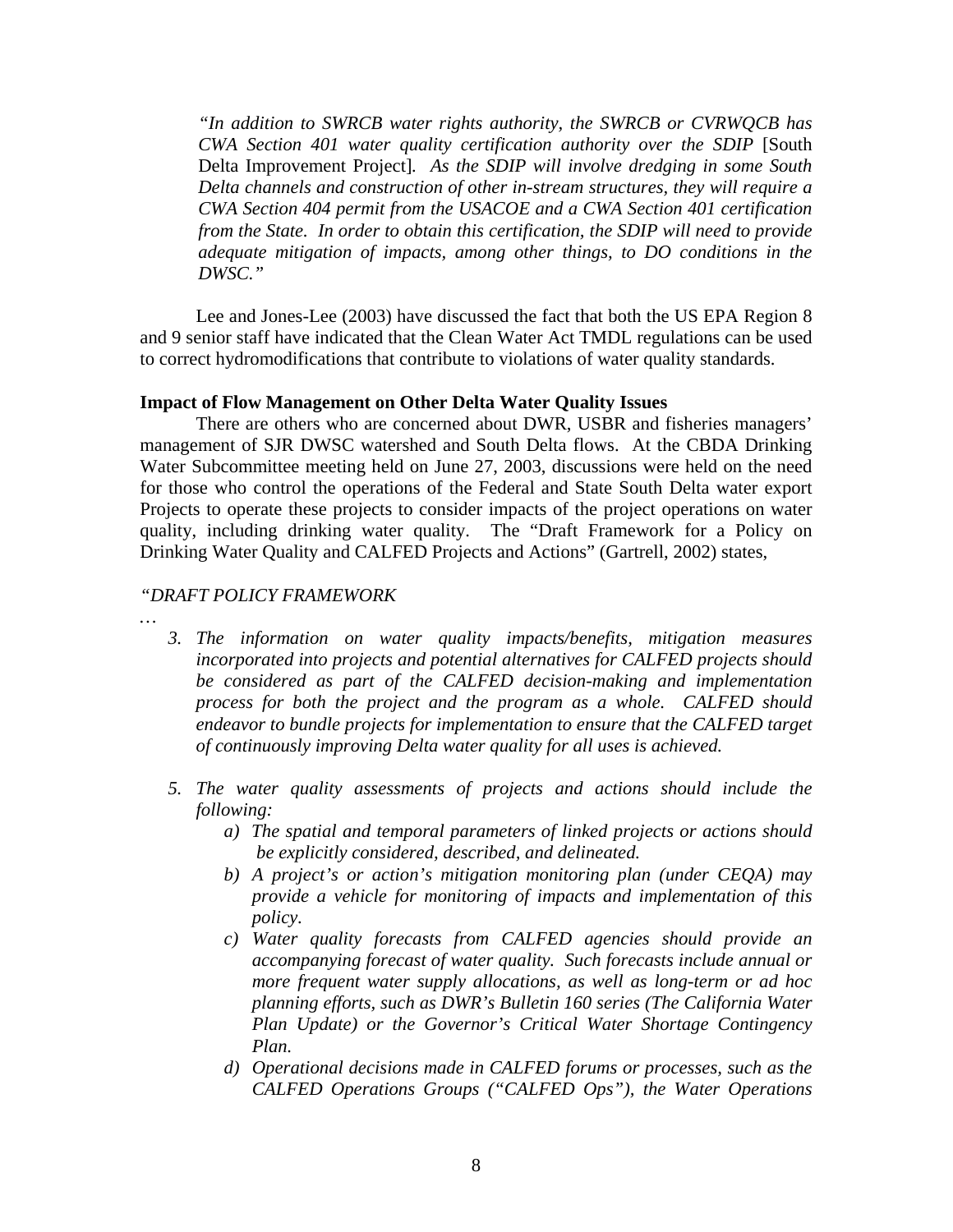*Management Team and the Environmental Water Account, should be balanced and should consider water quality impacts on equal footing with water supply and fishery impacts. Operations decision processes should explicitly consider and report impacts to water quality. When such decisions are not protective of drinking water quality, mitigation should be provided for unavoidable significant adverse impacts."* 

### **Overall Conclusion**

It is evident from several perspectives, including low DO in the SJR DWSC and Delta water quality, that there is need to incorporate the impact of flow management on water quality issues into developing and managing SJR and Sacramento River and Delta flows.

#### **References**

CVRWQCB, "The Water Quality Control Plan for the Sacramento River Basin and the San Joaquin River Basin," Central Valley Regional Water Quality Control Board Fourth Edition. Sacramento, CA (1998).

Gartrell, G., "Draft Framework for a Policy on Drinking Water Quality and CALFED Projects and Actions," CALFED Drinking Water Subcommittee, Sacramento, CA, August (2002).

Gowdy, M., and Grober, L., "Total Maximum Daily Load for Low Dissolved Oxygen in the San Joaquin River," Staff Report of the California Environmental Protection Agency Regional Water Quality Control Board, Central Valley Region, Sacramento, CA, June (2003).

Hallock, R. J.; Elwell, R. F. and Fry, D. H., "Migration of Adult King Salmon, *Oncorhynchus tshawytscha* in the San Joaquin Delta as Demonstrated by the Use of Sonic Tags," California Department of Fish and Game, Fish Bulletin 151 (1970).

Lee, G. F. and Jones-Lee, A., "Issues in Developing the San Joaquin River Deep Water Ship Channel DO TMDL," Report to Central Valley Regional Water Quality Board, G. Fred Lee & Associates, El Macero, CA, August (2000).

Lee, G. F. and Jones-Lee, A., "Synthesis and Discussion of Findings on the Causes and Factors Influencing Low DO in the San Joaquin River Deep Water Ship Channel Near Stockton, CA: Including 2002 Data," Report Submitted to SJR DO TMDL Steering Committee and CALFED Bay-Delta Program, G. Fred Lee & Associates, El Macero, CA, March (2003). http://www.gfredlee.com/SynthesisRpt3-21-03.pdf

USBR, "Draft Long-Term Central Valley Project OCAP BA CVP OCAP," Preliminary Working Draft, US Department of Interior, Bureau of Reclamation, Mid-Pacific Region, Sacramento, CA (2003).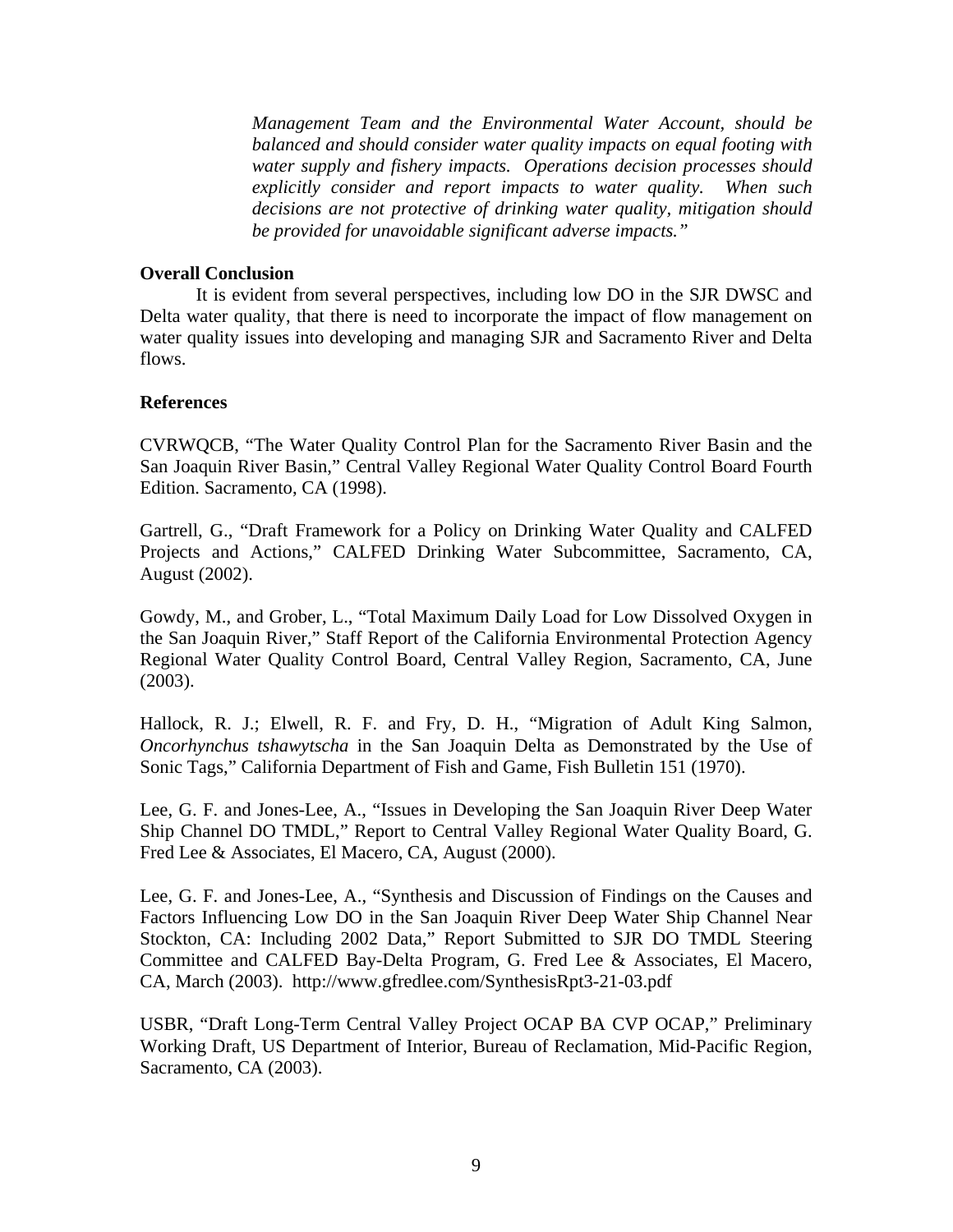### **Excerpts from**

# **"TOTAL MAXIMUM DAILY LOAD FOR LOW DISSOLVED OXYGEN IN THE SAN JOAQUIN RIVER," Staff Report of the CALIFORNIA ENVIRONMENTAL PROTECTION AGENCY REGIONAL WATER QUALITY CONTROL BOARD CENTRAL VALLEY REGION June 2003**

Numerous studies over the last several years have provided significant data and information on the causes of the DO impairment. The most recent round of studies were peer-reviewed in June 2002 by an independent science panel and summarized in the Synthesis Report (Lee and Jones-Lee, 2003). The three main contributing factors to the DO impairment identified in these studies are as follows:

- Loads of oxygen demanding substances from upstream enter the DWSC where they oxidize and exert an oxygen demand.
- The DWSC geometry reduces the capacity of the DWSC to assimilate loads of oxygen demanding substances by (i) reducing the efficiency of natural re-aeration mechanisms and (ii) magnifying the effect of oxygen demanding reactions.
- Reduced flow through the DWSC reduces the assimilative capacity by reducing upstream inputs of oxygen to the DWSC and increasing the residence time for oxygen demanding reactions that further impact DO concentrations.

Flows from the Upper SJR and its headwaters are diverted at the Friant Dam via the Friant-Kern Canal to irrigate crops outside the SJR Basin. This leaves much of the river dry between Friant Dam and the Mendota Pool, except during periods of wet weather flow and major snow melt. Water is imported to the basin from the southern Delta via the Delta Mendota Canal (DMC) to replace the flows that are diverted out of the basin to the south. Some water in the DMC is delivered directly to the west side of the SJR for agricultural supply, but the majority of DMC water is delivered to the Mendota Pool and distributed from there via irrigation canals to the west side. Water is also released to the SJR from Mendota Pool to meet the needs of various agricultural users between the Mendota Pool and the Sack Dam. Most or all of the remaining flow in the river is diverted at Sack Dam. As a result, the SJR downstream of Sack Dam and upstream of Bear Creek frequently has little or no flow except during flood flows. During non floodflow periods, this reach of the SJR flows intermittently and is composed of groundwater accretions and agricultural return flows.

#### 3.4 Reduced Flow Through the Stockton Deep Water Ship Channel

Flow in the DWSC portion of the San Joaquin River may be reduced by (i) consumptive use in the San Joaquin River watershed, and (ii) the diversion of San Joaquin River flows down Old River that result from the operation of the pumping plants at the State Water Project by DWR and the federal Central Valley Project by USBR. Extensive data supports the connection between flow rates and DO concentrations in the DWSC. Although more studies are required, reduced flow through the DWSC appears to both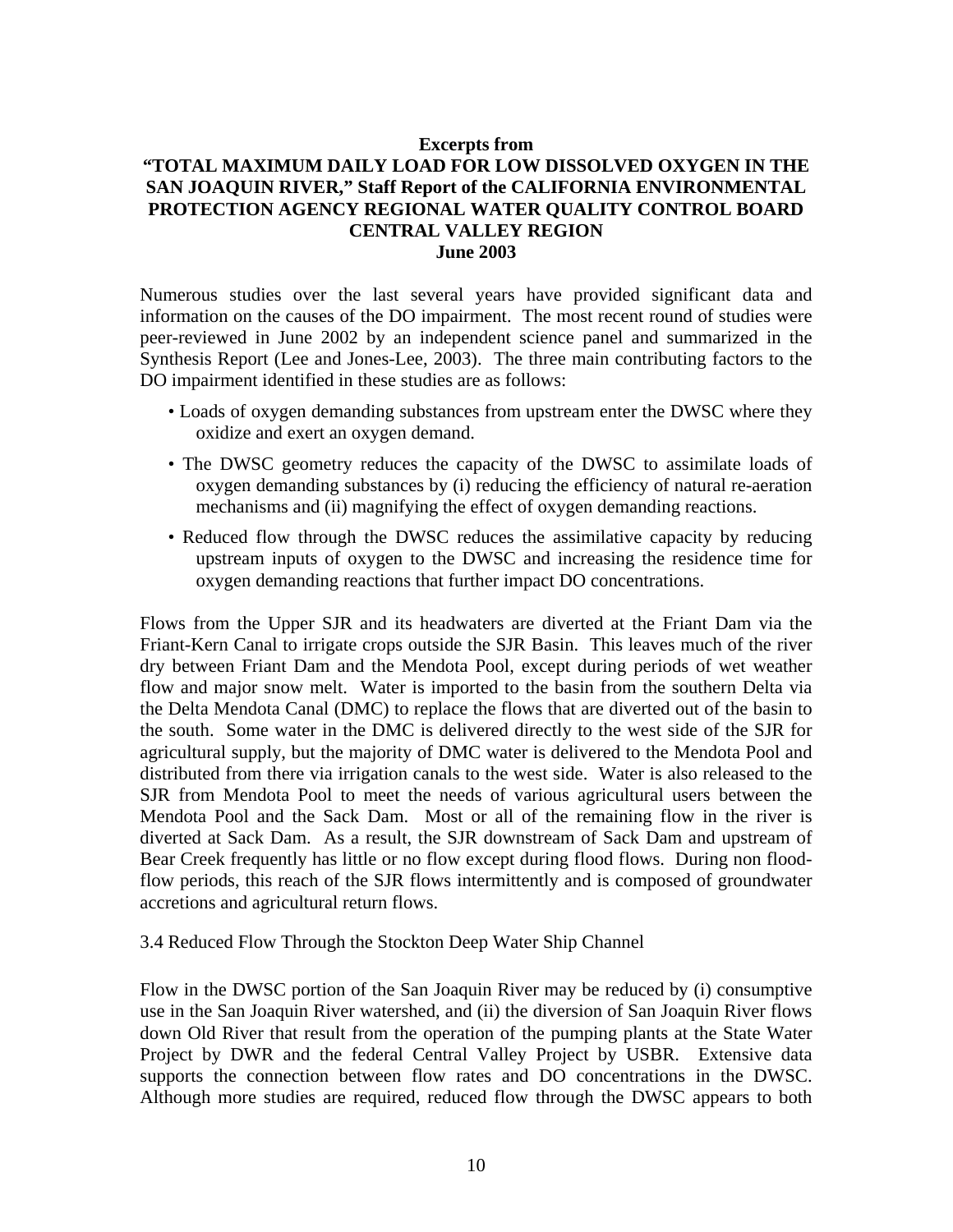reduce oxygen inputs to the DWSC and increase the residence time for oxygen demanding substances to impact DO concentrations.

3.4.1 Reduced Flow at Vernalis

The hydrology of the San Joaquin River is complex and highly managed through the operation of dams, diversions, and supply conveyances. Annual discharge from the San Joaquin River watershed is considerably lower than the unimpaired runoff that would occur if there were no reservoirs or consumptive use of water. Between 1979 and 1992 the measured runoff in the basin as measured at Vernalis was 2.4 million acre-feet lower than the mean annual unimpaired discharge of 6.1 million acre-feet (USGS, 1997). The difference is due to consumptive use, attributable mostly to water use for agriculture (DWR, 1994).

Based on SJR flow data at Vernalis, the fifteen-year moving average<sup>1</sup> of annual discharge in the late 1990's was approximately 800,000 acre-feet lower than in the late 1940s. Almost all of this reduction in annual watershed discharge occurs during the months of April through August (Oppenheimer and Grober, 2002). Another study found the San Joaquin River flow at Vernalis reduced by 44-56 percent from pre-1944 levels between the months of April through September (Water and Power Resources Service and South Delta Water Agency, 1980).

3.4.2 Flow Split at Head of Old River

The California Department of Water Resources (DWR) and U.S. Bureau of Reclamation (USBR) both operate pumping facilities west of the City of Tracy that have a significant impact on the routing of flow in the Delta and the DWSC. As part of the State Water Project (SWP), DWR operates the Banks Pumping Plant, which supplies water for the South Bay and California Aqueducts. The Banks Pumping plant draws water from Clifton Court Forebay, which is currently permitted to divert an average of 6,680 cubic feet per second (cfs) water from the DWR is in the process of planning to increase diversions into Clifton Court Forebay from the Delta to an average of 8,500 cfs. As part of the Central Valley Project (CVP), USBR operates the Tracy Pumping Plant to supply flow for the Delta-Mendota Canal. The Tracy Pumping Plant is currently permitted to draw an average of 4,400 cfs water from the Delta.

Water is conveyed to these two pumping plants through the Delta from the Sacramento and San Joaquin Rivers via a network of man-made and natural channels, including Old River. The southeastern reach of Old River diverges from the San Joaquin River just west of Manteca, CA about 14 miles upstream of the DWSC and flows into the south Delta. The northwestern reach of Old River continues north out of the south Delta and rejoins the San Joaquin River near Disappointment Slough. When the SWP and CVP pumps are operating, the northwestern reach of Old River conveys water from the north  $\sim\sim\sim\sim\sim\sim$ 

<sup>&</sup>lt;sup>1</sup> The fifteen-year moving average helps identify long-term trends that may be obscured by annual variability of discharge.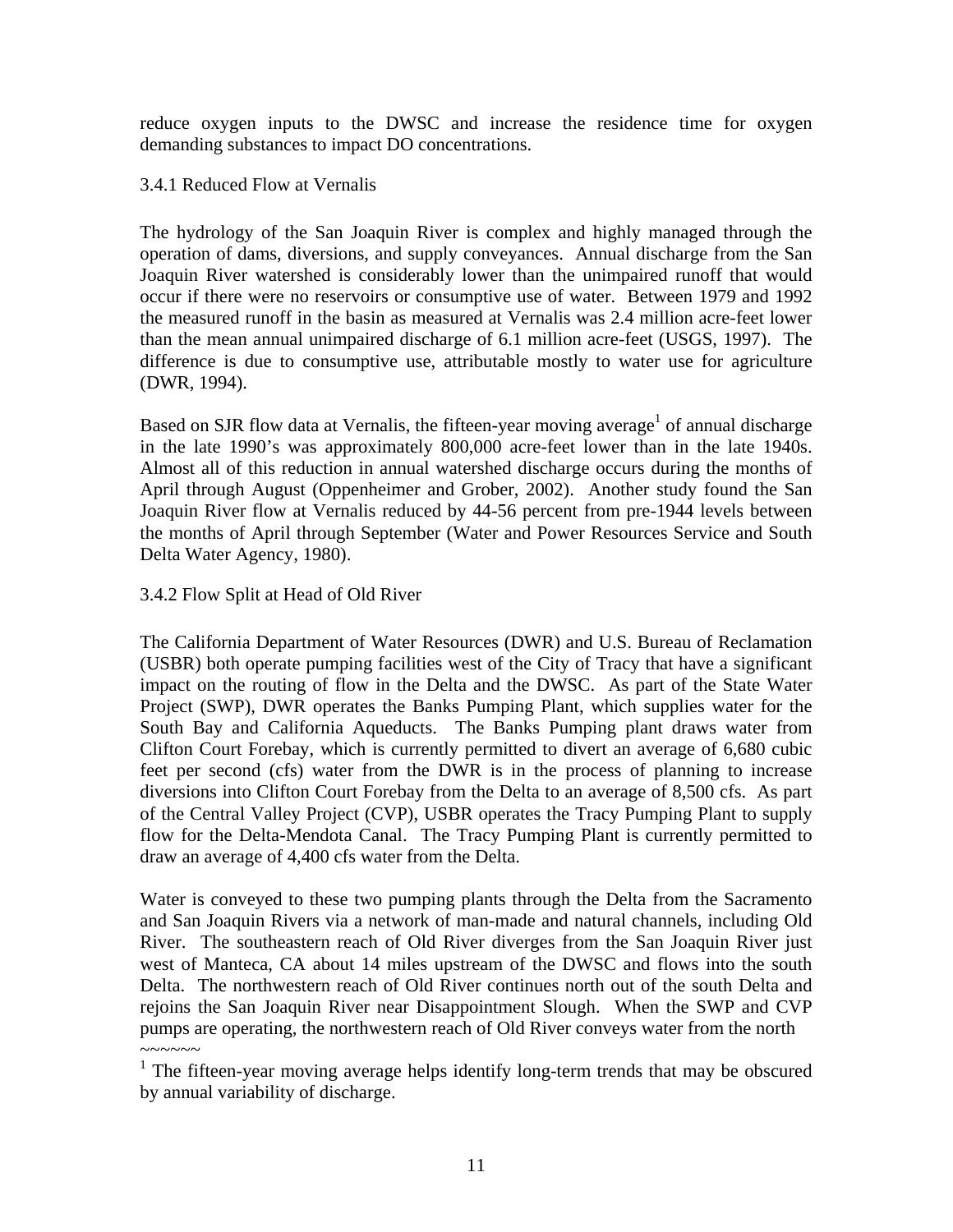and central Delta, while the southeastern reach of Old River conveys water from the San Joaquin River through the south Delta.

One of the effects of SWP and CVP pumping is an increase in the amount of flow that diverges from the San Joaquin at the head of Old River, thereby reducing the flow that continues in the San Joaquin River through the DWSC. As the combined SWP and CVP export rates increase relative to the San Joaquin River flow upstream of the head of Old River, the percentage of flow diverted down Old River (and away from the DWSC) increase. During periods of low flow when SWP and CVP exports are greater than San Joaquin River flows, up to 90 percent of the river flow can be diverted down Old River and away from the DWSC. When combined SWP and CVP exports are less than San Joaquin River flows, Old River flows and SJR flows through the DWSC are nearly equal (Brown and Renehan, 2001).

Beginning in 1969, with an memorandum of understanding between fishery and pumping project agencies, a temporary rock diversion barrier has been installed each fall at the head of Old River in order to increase flow in the SJR past Stockton. When the barrier is in place, an increased percentage of flow remains in the San Joaquin River and flows downstream to the DWSC. Monitoring data show that installation of the barrier in the fall usually improves DO concentrations in the lower SJR, especially in years with relatively low SJR flows. Modeling performed for Water Right Decision 1641 found that significant improvements to DO conditions in the DWSC were not achievable without the temporary barrier (SWRCB, 2000, pg. 77).

Since 1991, as part of its South Delta Temporary Barriers Project, DWR has been collecting performance data on the temporary diversion barriers. This data is being used in their planning for their South Delta Improvement Projects (SDIP). The SDIP is proposing to provide a number of permanent operable flow diversion barriers (including at the head of Old River) and other improvements that will mitigate impacts on water quality and supply from an increase of the average allowable diversion capacity into Clifton Court Forebay from 6,680 to 8,500 cfs. The draft environmental impact report for the SDIP, as required by the California Environmental Quality Act (CEQA), is scheduled for release in the fall of 2003. CVRWQCB staff will be working with DWR to ensure that adequate consideration is given to the impact of this project on the DO impairment in the DWSC.

## 3.4.3 Effect of Reduced Flow on Dissolved Oxygen Impairment

The nature of the relationship between reduced flow through the DWSC on the severity and spatial extent of the DO impairment is discussed in detail in the Draft Strawman Source and Linkage Analysis for Low Dissolved Oxygen in the Stockton Deep Water Ship Channel (Foe, et al. 2002). The working hypothesis of this report is that as flow at a given DO concentration (oxygen input rate) through the DWSC is reduced, less oxygen demand can be exerted on that flow before DO concentrations drop below the Basin Plan objectives. Also, the increased residence times associated with reduced flows through the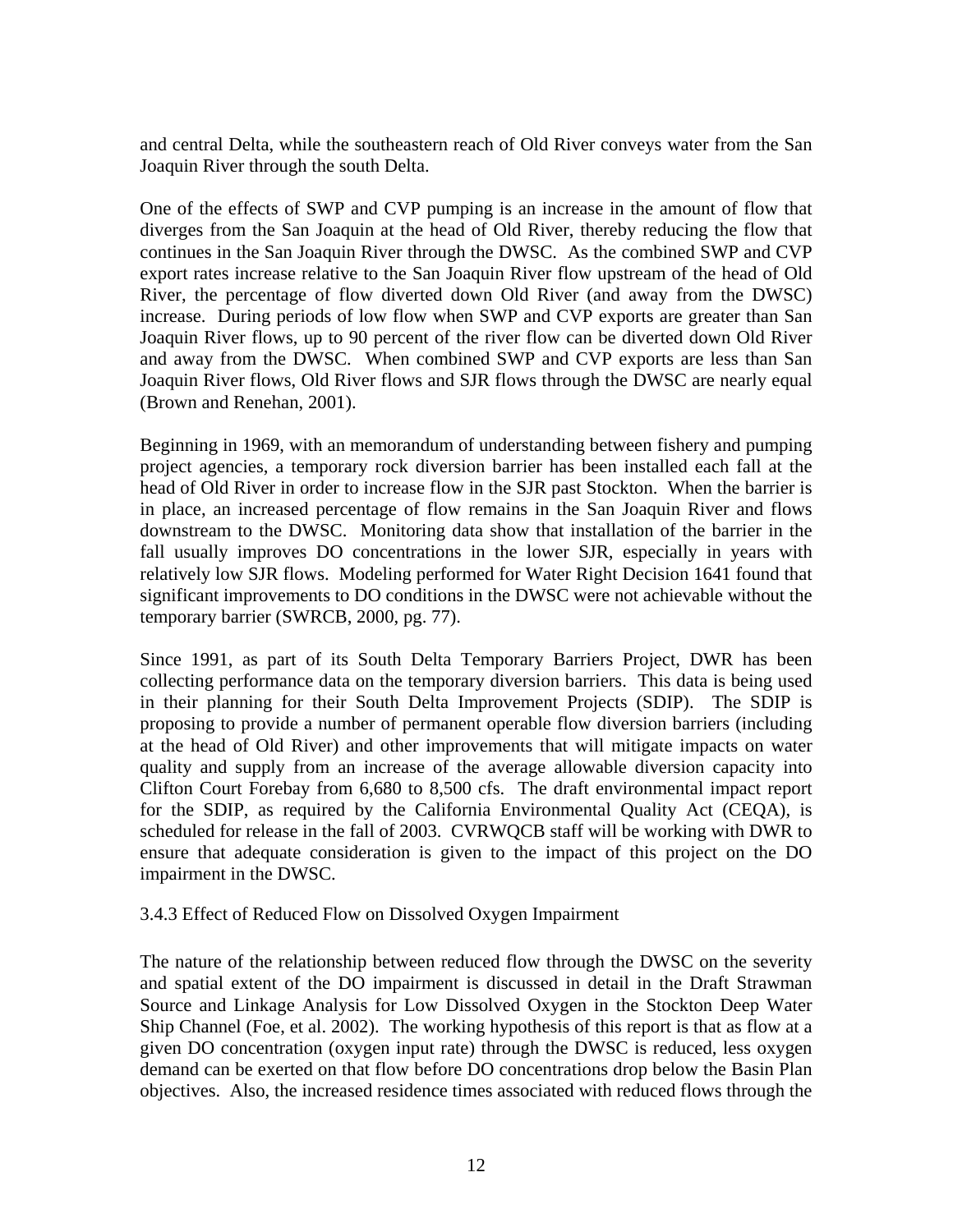DWSC are thought to magnify the affect of chemical, biological and physical mechanisms that oxidize oxygen demanding substances (Foe, et al., 2002, pg. 7 - 8). This effectively reduces the assimilative capacity of the DWSC for a given load of oxygen demanding substances.

This relationship between flow and low DO is also clearly demonstrated in Figure 3-1, which plots the daily minimum DO concentrations measured at the DWR DO monitoring station at Rough & Ready Island against the net daily flow rate in the DWSC<sup>2</sup> on the same day. The plot includes 1,168 data points, one for each day between November 1995 and September 2000 that has both a minimum DO reading and a corresponding net daily flow value. For net daily flow above 3,000 cfs, there were no violations of either the 5.0 or the 6.0 mg/L Basin Plan DO objectives. Below 3,000 cfs, the DO concentrations decrease with decreasing flow. At flows below 1,000 cfs, about half of the daily minimum DO concentrations were below 5.0 mg/L.

Another analysis of DWR boat cruise data found that DO concentration profiles in the DWSC appear to follow a sag profile similar to one predicted by a simple Streeter-Phelps water quality model. This analysis found the location of the low point in the sag profile moved downstream as flow increased. It also appears that reduced flow tends to increase the BOD concentrations entering the DWSC from upstream, which had the effect of increasing the severity of the impairment at the low point in the sag curve. Some of these observations were based on limited amounts of data and warrant further investigation. More data and detailed modeling in the DWSC is required (Foe, et al., 2002, pgs.  $9 - 15$ ).

The rate at which flow is reduced through the DWSC also appears to be of particular concern. This can occur with sudden changes in SJR flow associated with reservoir operations and/or operation of the flow diversion barriers at the head of Old River and in the south Delta. It has been hypothesized that the higher loads of oxygen demanding substances present before a sudden decrease in flow, overload the assimilative capacity present in the DWSC after the loads are decreased. Further study of this phenomenon is needed (Lee and Jones-Lee, 2003, pg. 67).

Even with clear empirical relationships, however, more field and laboratory studies are required to better understand the effects of flow on the various mechanisms that create oxygen demand in the DWSC. Water quality modeling is then needed to understand the net effect of all these mechanisms on DO concentrations and their sensitivity to changing environmental variables (e.g. changes in flow, temperature).

~~~~~~ 2 Net daily flow in the DWSC is calculated from tidal flow data collected at the USGS Stockton UVM meter, including consideration of semi-diurnal tidal periods and other tidal variations. See Brown and Renehan, 2001 for detailed description.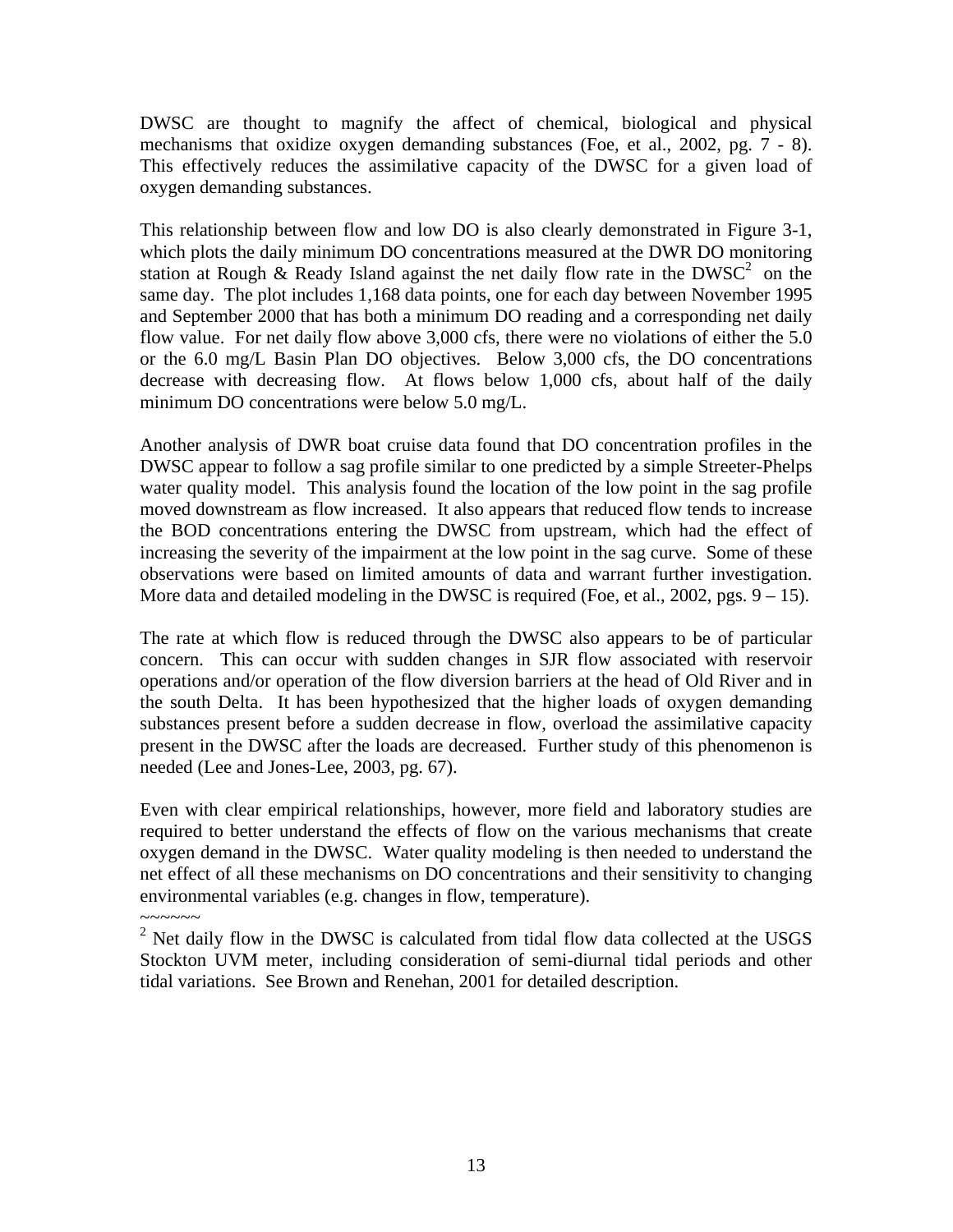|                      |                             |     |                |                 |              | $(110111 \text{ O}0 \text{ W} \text{u})$ and $(110001, 2000)$ |              |                 |          |                 |         |                |                |
|----------------------|-----------------------------|-----|----------------|-----------------|--------------|---------------------------------------------------------------|--------------|-----------------|----------|-----------------|---------|----------------|----------------|
| Year                 |                             | Jan | Feb            | Mar             | Apr          | <b>May</b>                                                    | Jun          | Jul             | Aug      | <b>Sep</b>      | Oct     | <b>Nov</b>     | <b>Dec</b>     |
| 1983                 | Excursion rate $(\%)^1$     | n/a | n/a            | n/a             | n/a          |                                                               |              |                 |          |                 |         |                |                |
|                      | Minimum $[DO]$ <sup>2</sup> |     |                |                 |              |                                                               |              |                 |          |                 |         |                |                |
| 1984                 |                             |     |                |                 | $\mathbf{1}$ | $\overline{7}$                                                | 84           | 91              | 62       | $\overline{2}$  |         |                |                |
|                      |                             |     |                |                 | 4.4          | 3.9                                                           | 3.0          | 2.8             | 4.0      | 4.7             |         |                |                |
| 1985                 |                             |     |                |                 | $6\,$        |                                                               | 48           | 78              | 15       |                 |         |                |                |
|                      |                             |     |                |                 | 4.4          |                                                               | 3.3          | 3.5             | 4.2      |                 |         |                |                |
| 1986                 |                             | 29  |                |                 |              | 5                                                             |              | 21              | 9        |                 |         |                |                |
|                      |                             | 4.4 |                |                 |              | 3.1                                                           |              | 4.5             | 4.8      |                 |         |                |                |
| 1987                 |                             |     |                |                 |              | 44                                                            | 43           | $\overline{3}$  |          | 29              |         | <1             |                |
|                      |                             |     |                |                 |              | 3.5                                                           | 3.6          | 4.6             |          | 3.9             |         | 4.9            |                |
| 1988                 |                             | 51  | 52             | 52              |              |                                                               | 3            |                 | 10       | 62              |         |                |                |
|                      |                             | 3.5 | 3.3            | 3.8             |              |                                                               | 4.8          |                 | 4.4      | 2.3             |         |                |                |
| 1989                 |                             |     |                | $\overline{65}$ | $<1$         |                                                               | 37           | $\overline{2}$  |          | $\overline{38}$ | 14      |                |                |
|                      |                             |     |                | 3.7             | 4.9          |                                                               | 4.1          | 4.8             |          | 2.4             | 4.2     |                |                |
| 1990                 |                             |     |                | $\mathbf{1}$    | 5            | $\overline{3}$                                                | 11           | $\leq$ 1        | $<\!\!1$ |                 |         |                |                |
|                      |                             |     |                | 4.8             | 4.6          | 4.7                                                           | 4.5          | 4.8             | 4.9      |                 |         |                |                |
| 1991                 |                             |     | <1             | $8\,$           | 37           | 34                                                            | $\mathbf{1}$ | 5               | 14       | 55              | 99      |                |                |
|                      |                             |     | 4.7            | 4.3             | 4.4          | 4.2                                                           | 4.9          | 4.7             | 4.4      | $1.8\,$         | $0.4\,$ |                |                |
| 1992                 |                             |     | 21             | 100             | 60           | 29                                                            | 43           | 39              | 97       | 100             | 77      | 6              |                |
|                      |                             |     | 3.1            | 2.1             | 1.9          | 3.8                                                           | 3.7          | 3.7             | 2.8      | 0.5             | 1.3     | 4.7            |                |
| 1993                 |                             |     |                | 25              | $8\,$        | $\overline{2}$                                                | 29           | $\overline{54}$ | 87       | 81              | 23      |                | 1              |
|                      |                             |     |                | 3.7             | 4.7          | 4.8                                                           | 3.6          | 3.7             | 2.6      | 2.6             | 1.6     |                | 4.8            |
| 1994                 |                             |     | $\overline{2}$ |                 | $<\!\!1$     |                                                               | 61           | 80              | 63       | 16              | 46      |                |                |
|                      |                             |     | $4.8\,$        |                 | 4.9          |                                                               | 4.0          | 3.7             | 3.4      | 4.3             | 3.2     |                |                |
| 1995                 |                             |     |                |                 |              |                                                               |              | $\overline{2}$  | 61       | 6               |         |                |                |
|                      |                             |     |                |                 |              |                                                               |              | 4.8             | 3.0      | 4.6             |         |                |                |
| 1996                 |                             | 15  | n/a            |                 |              |                                                               | $8\,$        | 63              | 94       | 89              | 15      | 18             |                |
|                      |                             | 4.1 |                |                 |              |                                                               | 4.8          | 3.4             | 2.0      | 2.5             | 3.7     | 4.3            |                |
| 1997                 |                             |     |                |                 |              |                                                               | 14           | 74              | 88       | 83              | 44      | $\overline{2}$ | 11             |
|                      |                             |     |                |                 |              |                                                               | 3.6          | 3.1             | 3.3      | 2.4             | 2.2     | 4.7            | 4.5            |
| 1998                 |                             |     |                |                 |              |                                                               |              |                 |          |                 |         |                |                |
| 1999                 |                             |     |                |                 |              | n/a                                                           | $\leq$ 1     | 48              | $20\,$   | 43              | 100     | 93             | 39             |
|                      |                             |     |                |                 |              |                                                               | 4.9          | 3.0             | 3.1      | $1.8\,$         | 1.7     | 3.8            | 3.8            |
| 2000                 |                             | 4   | 11             |                 |              |                                                               | 11           | 61              | 28       | 1               |         |                | 12             |
|                      |                             | 4.7 | 3.9            |                 |              |                                                               | 2.9          | 2.9             | 2.7      | 4.8             |         |                | 4.7            |
| 2001                 |                             | 5   |                |                 |              |                                                               | 69           | 75              | 73       | 61              |         |                | n/a            |
|                      |                             | 4.7 |                |                 |              |                                                               | 2.5          | 2.3             | 3.0      | 2.9             |         |                |                |
| Average <sup>3</sup> |                             | 5   | 6              | 14              | $\sqrt{6}$   | 6                                                             | 27           | 34              | 37       | 36              | 23      | $\mathfrak{Z}$ | $\overline{4}$ |

**Table 1-1: Temporal Distribution of Low Dissolved Oxygen Impairment**  (From Gowdy and Grober, 2003)

1. Excursion rate is the number of hourly average DO measurements from the DWR monitoring station below 5.0 mg/L divided by the total number of such measurements recorded that month, shown as a percent.

2. The minimum hourly average dissolved oxygen measurement for the month in mg/L

3. Average excursion rate is not the simple average of all monthly data-- it is weighted to account for months that had only partial data sets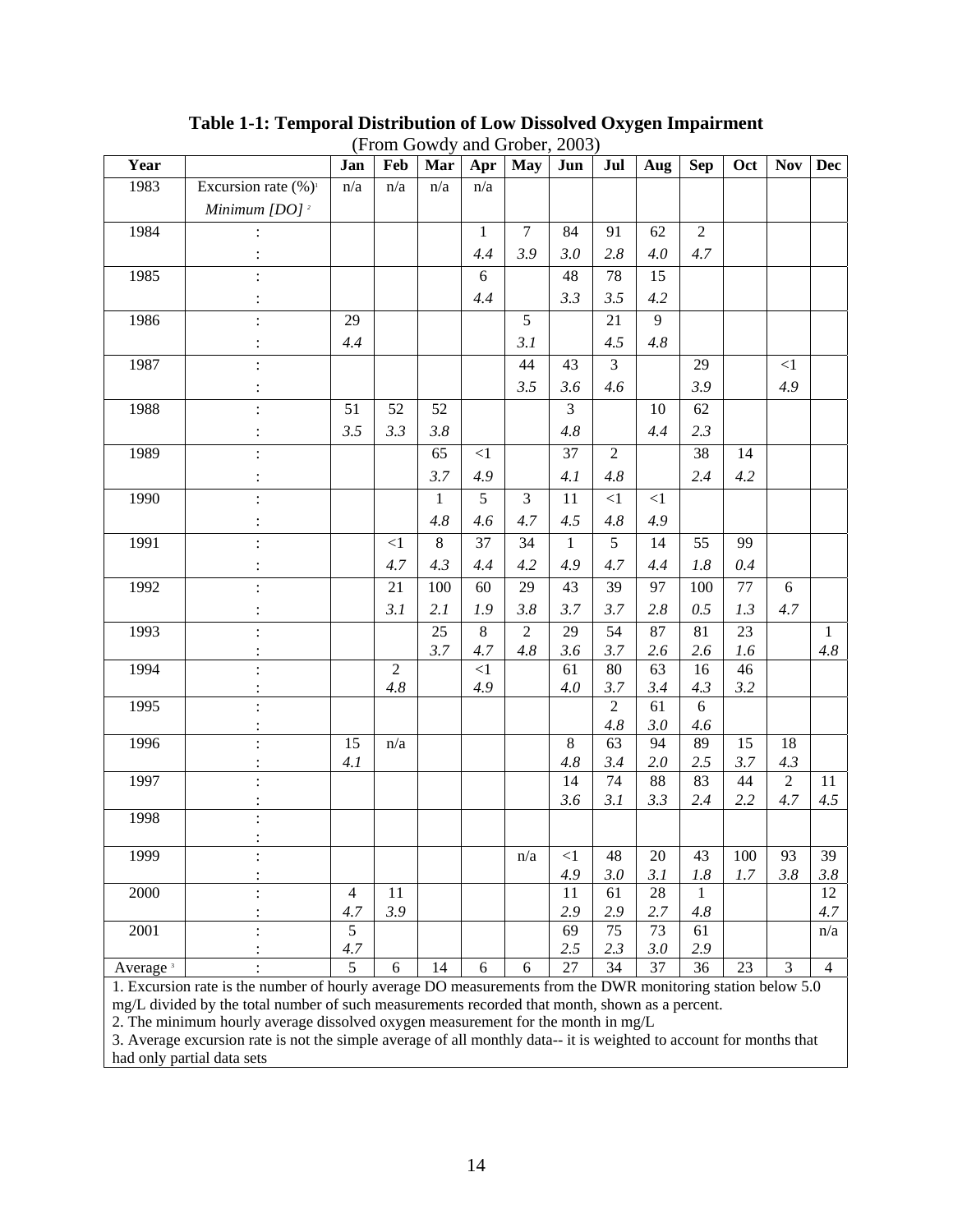# 4.3 Assumptions Regarding Non-Load Related Factors

# 4.3.1 Impact of Non-Load Related Factors

Apportioning loading capacity between the three contributing factors is complicated by the existence of technical rationale for why each is 100 percent responsible for the low DO impairment. For example, the USACOE has argued that the impairment in the DWSC would not exist if there were no loads of oxygen demanding substances entering the DWSC from upstream (ACOE, 1990). Conversely, no DO impairment exists in the San Joaquin River upstream of the DWSC in spite of the presence of these oxygen demanding substances (Foe, et al., 2002, pg. 17). It can be reasonably argued that if either of these two contributing factors were eliminated, the low DO impairment would not exist. As discussed in Section 3.4, the impact of reduced flow on the loading capacity of the DWSC under current DWSC geometry and variable loading conditions has been well documented. For given DWSC geometry and loading conditions, the impairment could be eliminated if flow through the DWSC were increased.

# 4.3.3 Assumptions - Flow in the Stockton Deep Water Ship Channel

The impact of reduced flow on the loading capacity of the DWSC has been well documented under current DWSC geometry and variable loading conditions. As flow into the DWSC at a given DO concentration is reduced, less oxygen demand can be exerted on that flow before DO concentrations drop below the Basin Plan objectives. It has also been hypothesized that there is an additional impact related to increased DWSC residence times. With increased residence time, the impact of oxygen demanding substances on DO concentrations is magnified, effectively reducing the loading capacity further.

Although the empirical relationships between reduced flow through the DWSC and the DO impairment are clear, further field analysis and modeling studies are required to better understand the specific oxidation mechanisms, and the variables that affect them, both within the DWSC and upstream. The effect of sudden changes in flow rates on both DWSC and upstream mechanisms also needs to be studied. From this, the conversion of oxygen demanding substances into oxygen demand in the DWSC can be better quantified for the development of wasteload and load allocations. Section 5 outlines the process by which further study will be conducted to fill these data gaps and to consider potential mitigation measures that may be required. As further information becomes available from these studies, the relative apportioning of loading capacity between the contributing factors may be modified.

As described in Section 4.3.1, this TMDL will assume that one-third of the total theoretical loading capacity will be addressed by entities responsible for reduced flow in the DWSC  $(LC_{Flow})$ . Because reduced flow does not discharge any substances, no wasteload or load allocations are assigned to responsible entities. Instead, the SWRCB can use its water rights authority and, in some cases, the CVRWQCB or SWRCB can use its CWA Section 401 water quality certification authority to require mitigation based on this TMDL. Numerous entities are responsible for upstream diversions and consumptive use that reduce flow in the DWSC.

The activities that affect flow in the DWSC fall under two categories: (i) consumptive use in the San Joaquin River watershed, and (ii) the diversion of San Joaquin River flows down Old River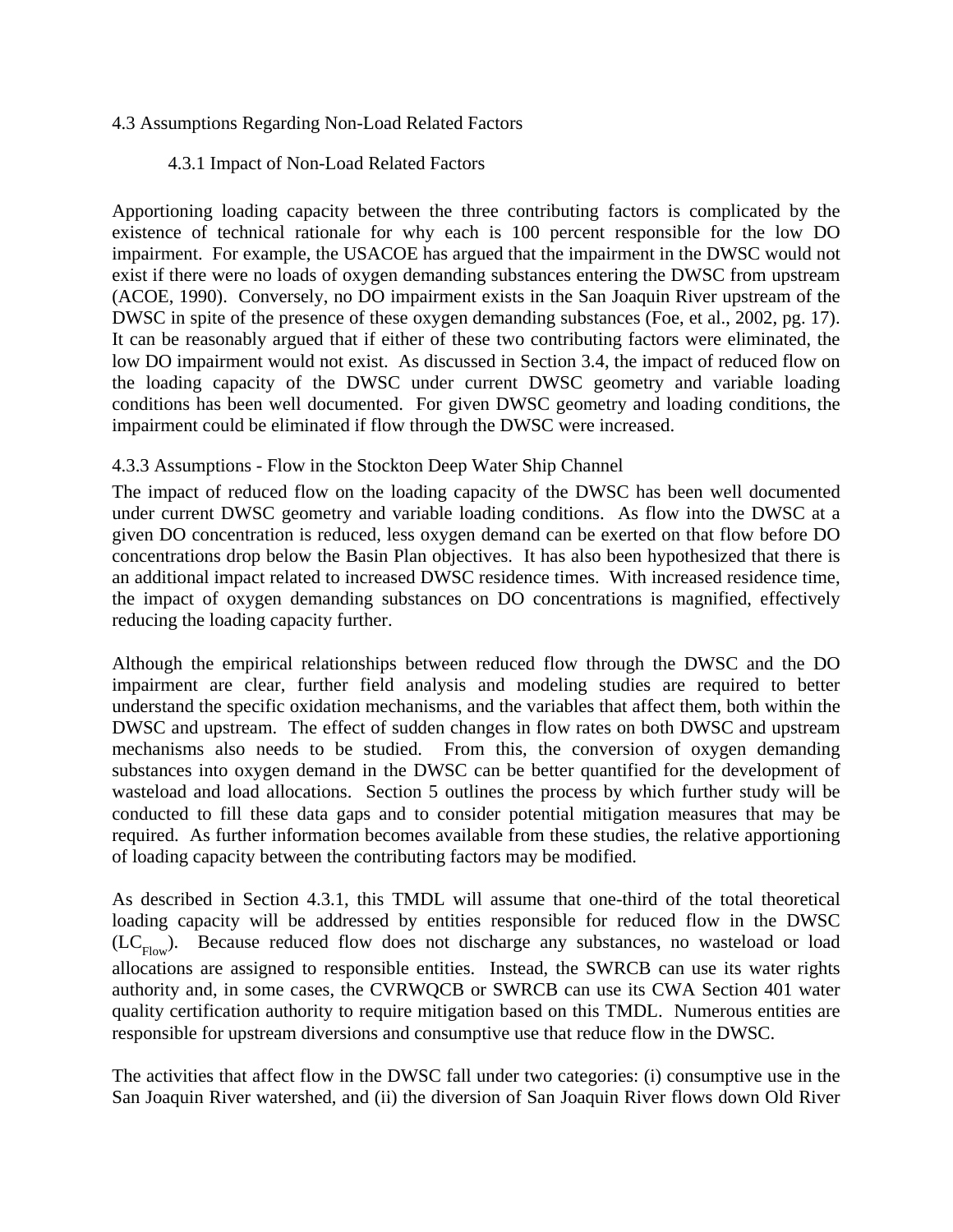that result from the operation of the State Water Project (SWP) by DWR and the federal Central Valley Project (CVP) by USBR. Following is a brief discussion of the SWRCB and CVRWQB authorities over activities in these two categories.

### Reduced San Joaquin River Flows:

There are currently no minimum required flows in the San Joaquin River past the head of Old River through the DWSC or requirements that water right permit holders provide any mitigation for the DO impairment. The SWRCB adopted Water Right Decision 1641 (D-1641) in December 1999, among other things, to allocate responsibility for achieving water quality objectives contained in the 1995 Water Quality Control Plan for the San Francisco Bay / Sacramento-San Joaquin Delta Estuary (Bay-Delta Plan) to water right holders whose diversions affect the beneficial uses in the estuary (SWRCB, 2000). After considering extensive testimony and analysis, the SWRCB decided in Section 9.3 of D-1641 that:

"…the SWRCB will not take any water right action to meet the (Bay-Delta Plan) DO objectives at this time. The RWQCB should determine effluent limits based on TMDL results. The SWRCB will wait until the RWQCB has established a TMDL and has implemented it before taking further action to achieve the (Bay-Delta Plan) DO objectives." (SWRCB, 2000, pg. 79).

CVRWQCB staff intends to propose for adoption by June 2004, the TMDL and program of implementation. The TMDL, however, will likely rely upon the SWRCB to take appropriate action to address the impacts of reduced flow in the DWSC that are integral to successful implementation.

In addition to providing this TMDL, the CVRWQCB anticipates consulting with the SWRCB Division of Water Rights during the preparation of water right permits and decisions that have the potential to affect the DO impairment in the DWSC.

## South Delta Improvements Project

DWR is in the planning process for their South Delta Improvement Project (SDIP). This project is intended to increase the maximum allowable diversion capacity into Clifton Court Forebay, from which the State Water Project pumps its water. At the same time it allows increased diversion, the SDIP intends to provide for adequate water supply and improved water quality in the South Delta and DWSC. One of the alternatives being considered as mitigation for the effects of increased diversion is the installation of operable flow control barriers at the head of Old River and other locations in the south Delta. These barriers will act to reduce the amount of SJR flow being diverted down Old River towards the pumps and away from the DWSC.

## In Section 9.2.1 of D-1641, the SWRCB stated that:

"Flow moving past Stockton is the largest single controllable factor that affects DO. Although the 1995 Day-Delta Plan contains flow objectives for the San Joaquin River at Vernalis, modeling shows that implementation of the 1995 Bay-Delta flow objectives alone will not significantly improve DO concentrations at Stockton. A barrier at the head of Old River can increase flows in the San Joaquin River at Stockton by reducing the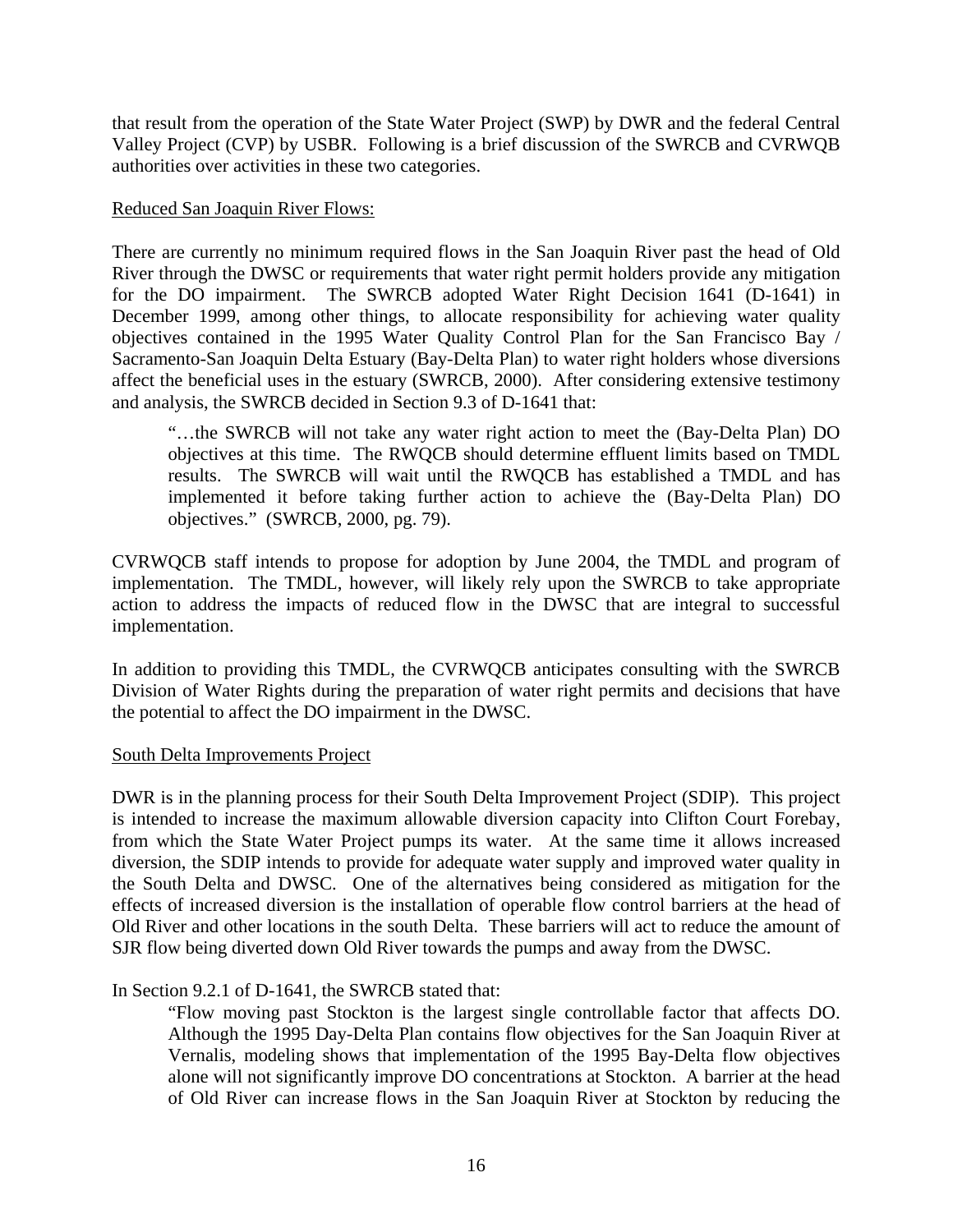proportion of flow that enters Old River. If a head of Old River barrier is constructed and is operated in conjunction with implementing the 1995 Bay-Delta flow objective, DO should improve. (SWRCB, 2000, p. 77).

After further discussion of operational and other considerations, the SWRCB concluded Section 9.2.1 by stating that:

"…this decision does not require the construction of permanent barriers in the southern Delta channels. Nevertheless, the SWRCB encourages the parties involved in constructing and regulating the barriers to consider the effects of the barriers on DO and to make their best efforts to achieve the benefits of the barriers to DO while avoiding or mitigating their adverse effects." (SWRCB, 2000, p. 78)

In addition to SWRCB water rights authority, the SWRCB or CVRWQCB has CWA Section 401 water quality certification authority over the SDIP. As the SDIP will involve dredging in some South Delta channels and construction of other in-stream structures, they will require a CWA Section 404 permit from the USACOE and a CWA Section 401 certification from the State. In order to obtain this certification, the SDIP will need to provide adequate mitigation of impacts, among other things, to DO conditions in the DWSC.

# 6.0 REFERENCES

Brown, R. T., Renehan, S. G., "Evaluation of San Joaquin River Flows at Stockton," Report to the City of Stockton, Jones & Stokes, Sacramento, CA (2001).

Foe, C., Gowdy, M., McCarthy, M., "Strawman Source and Linkage Analysis for Low Dissolved Oxygen in the Stockton Deep Water Ship Channel," Report of the California Regional Water Quality Control Board, Central Valley Region, Sacramento, CA (2002).

Kratzer, C. R., Shelton, J. L., "Water Quality Assessment of the San Joaquin-Tulare Basins, California: Analysis of available data on nutrients and suspended sediment in surface water, 1972-1990," Professional Paper 1587, U.S. Geological Survey, (1998).

Lee, G. F., Jones-Lee, A., "Issues in Developing the San Joaquin River Deep Water Ship Channel DO TMDL," Report to the San Joaquin River Dissolved Oxygen Total Maximum Daily Load Steering Committee and the California Regional Water Quality Control Board, Central Valley Region, G. Fred Lee & Associates, El Macero, CA (2000).

Lee, G. F., Jones-Lee, A., "Synthesis and Discussion of Findings on the Causes and Factors Influencing Low DO in the San Joaquin River Deep Water Ship Channel near Stockton, CA: Including 2002 Data," Report to the San Joaquin River Dissolved Oxygen Total Maximum Daily Load Steering Committee and the CALFED Bay-Delta Program, G. Fred Lee & Associates, El Macero, CA (2003).

Oppenheimer, E. I., Grober, L. F., "Total Maximum Daily Load for Salinity and Boron in the Lower San Joaquin River," Report of the California Regional Water Quality Control Board, Central Valley Region, Sacramento, CA (2002).